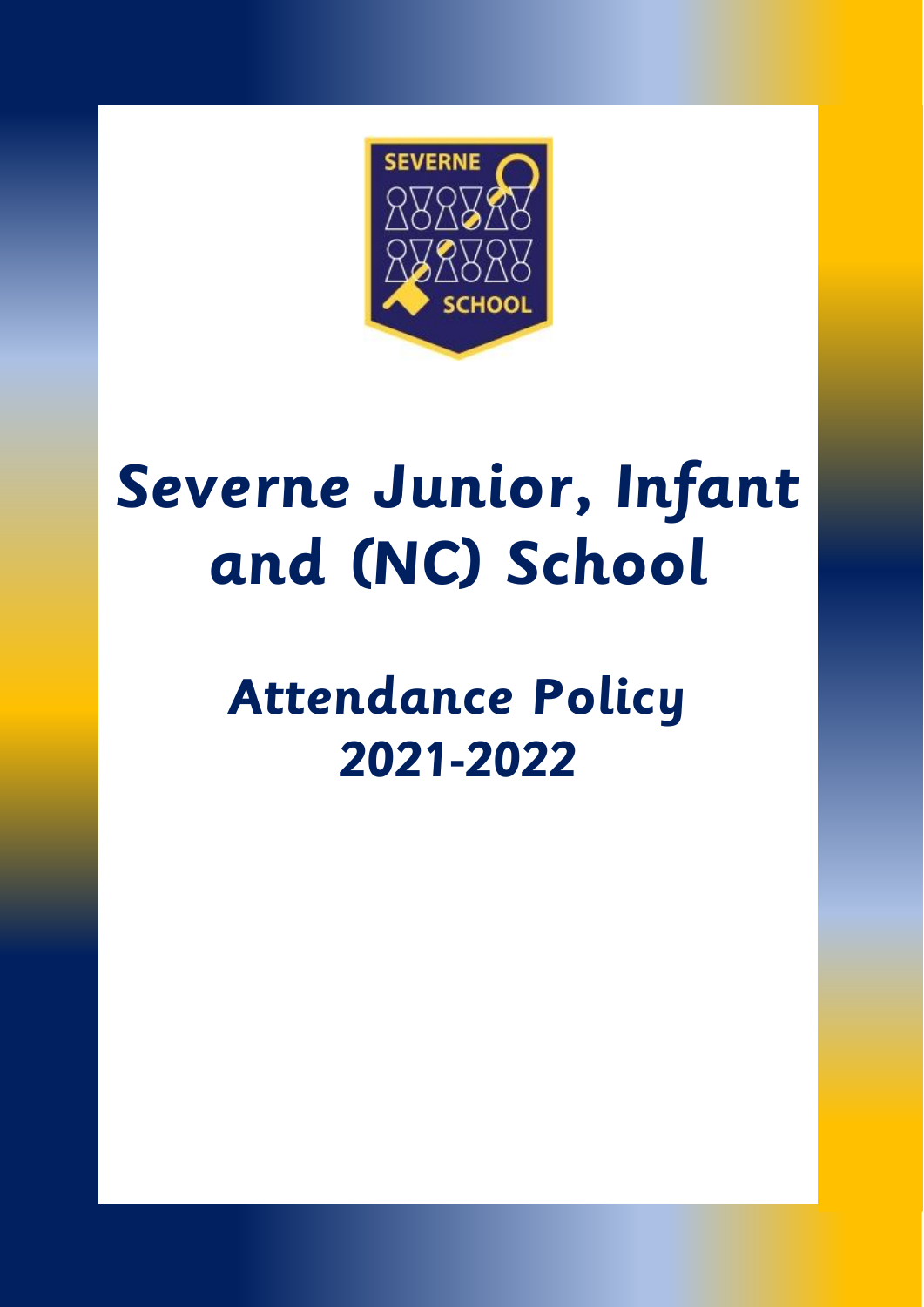# *Severne Primary School Attendance Policy:*

Severne Primary School will implement DfE guidance and guidelines relating to attendance. From September 2021 the expectation is that all pupils will attend school and the Pupil Attendance Policy will be implemented.

If Parent/Carers or pupils have concerns about attendance they should speak to the school in the first instance.

## *Introduction and Background:*

Severne Primary School recognises that positive behaviour and good attendance are essential in order to raise standards of pupil attainment and to give every child/young person the best educational experience possible.

This policy is written with the above statement in mind and underpins our school ethos to:

- promote children's welfare and safeguarding
- ensure every pupil has access to the education to which they are entitled
- ensure that pupils succeed whilst at school
- ensure that pupils have access to the widest possible range of opportunities at school.

For our children to gain the greatest benefit from their education it is vital that they attend regularly and be at school, on time, every day the school is open unless the reason for the absence is unavoidable.

#### *'It is a rule of this school that pupils must attend every day, unless there are exceptional circumstances and it is the headteacher, not the parent, who can authorise the absence'.*

Any absence affects the pattern of a child's schooling and regular absence will seriously affect their learning. Any pupil's absence or late arrival disrupts teaching routines and so may affect the learning of others in the same class. Ensuring a child's regular attendance at school is a parental responsibility and permitting absence from school without a good reason creates an offence in law and may result in prosecution.

This policy has been developed in consultation with all stakeholders including pupils, school staff and school Governors including Parent/Carer Governors.

It seeks to ensure that all parties involved in the practicalities of school attendance are aware and informed of attendance matters in school and to outline our school's commitment to attendance matters. It details the responsibilities of individuals and groups involved and the procedures in place to promote and monitor pupil attendance.

# *Our policy aims to raise and maintain levels of attendance by:*

- Promoting a positive and welcoming atmosphere in which pupils feel safe, secure and valued.
- Raising awareness of the importance of good attendance and punctuality
- Ensuring that attendance is monitored effectively and reasons for absences are recorded promptly and consistently.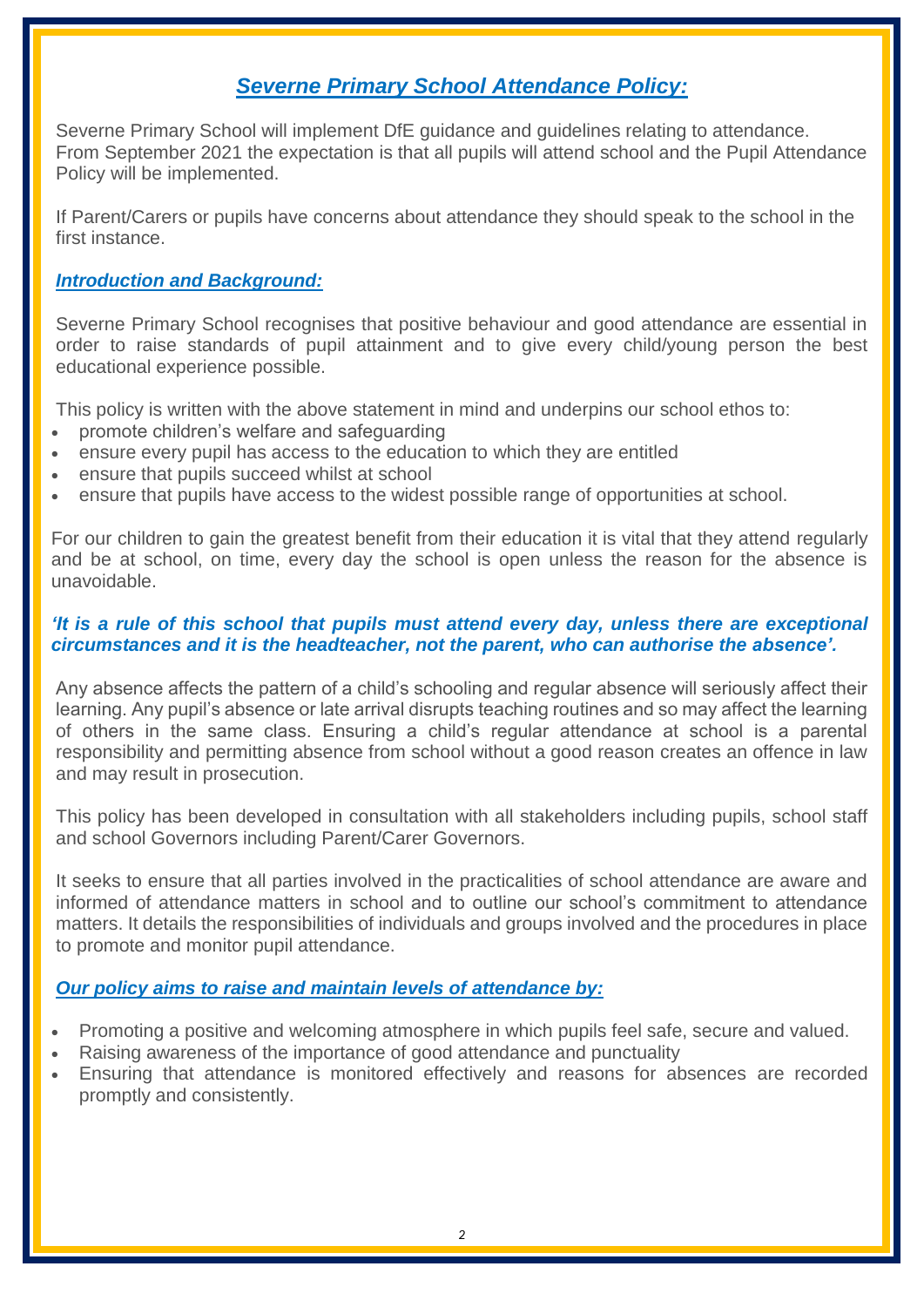#### **Promoting Regular Attendance:**

Helping to create a pattern of regular attendance is the responsibility of Parent/Carers, pupils and all members of school staff.

To help us all to focus on this we will:

- Give Parent/Carers details on attendance in our newsletters
- Report to Parent /carers annually on their child's attendance with the annual school report.
- Contact Parent/Carers should their child's attendance fall below the school's target for attendance.
- Celebrate excellent attendance by displaying and reporting class achievements
- Reward good or improving attendance

Whilst any child may occasionally have time off school because they are ill, sometimes they can be reluctant to attend school.

Any problems with regular attendance are best sorted out between the school, the Parent/Carers and the child.

If a parent thinks their child is reluctant to attend school then we will work with that family to understand the root problem and provide any necessary support.

We can use outside agencies to help with this such as the School Nurse, The Local Authority or a Child and Family Support Worker.

#### *Understanding Types of Absence:*

Every half-day absence from school has to be classified by the school (not by the parent/carer), as either AUTHORISED or UNAUTHORISED, (each half-day is known as a 'session').

This is why information about the cause of any absence is always required.

*Authorised absences* are morning or afternoon sessions away from school for a genuine reason such as illness (although you may be asked to provide medical evidence for your child before this can be authorised where regular absence is an issue), medical or dental appointments which unavoidably fall in school time, emergencies or other unavoidable cause.

**Unauthorised absences** are those which the school does not consider reasonable and for which no 'leave' has been given.

This type of absence can lead to the Local Authority using sanctions and/or legal proceedings which may include issuing *each Parent/Carer* with a Penalty Notice for £120, reduced to £60 if paid within 21 days or referring the matter to the Magistrates Court whereby each parent may receive a fine up to £2500 and/or up to 3 months in prison. If you are found guilty in court you may receive a criminal conviction.

Unauthorised absence includes, however is not exhaustive:

- Parent/Carers keeping children off school unnecessarily e.g. because they had a late night or for non-infectious illness or injury that would not affect their ability to learn.
- absences which have never been properly explained
- children who arrive at school after the close of registration are marked using a 'U'. This indicates that they are in school for safeguarding purposes however is recorded as an absence for the session.
- shopping trips
- looking after other children or children accompanying siblings or Parent/Carers to medical appointments
- their own or family birthdays
- holidays taken during term time without leave, not deemed 'for exceptional purposes' by the headteacher- may result in school applying to the local authority to issue a penalty notice or if you have previously been issued a Penalty Notice, school may request a direct prosecution by the local authority.
- day trips
- other leave of absence in term time which has not been agreed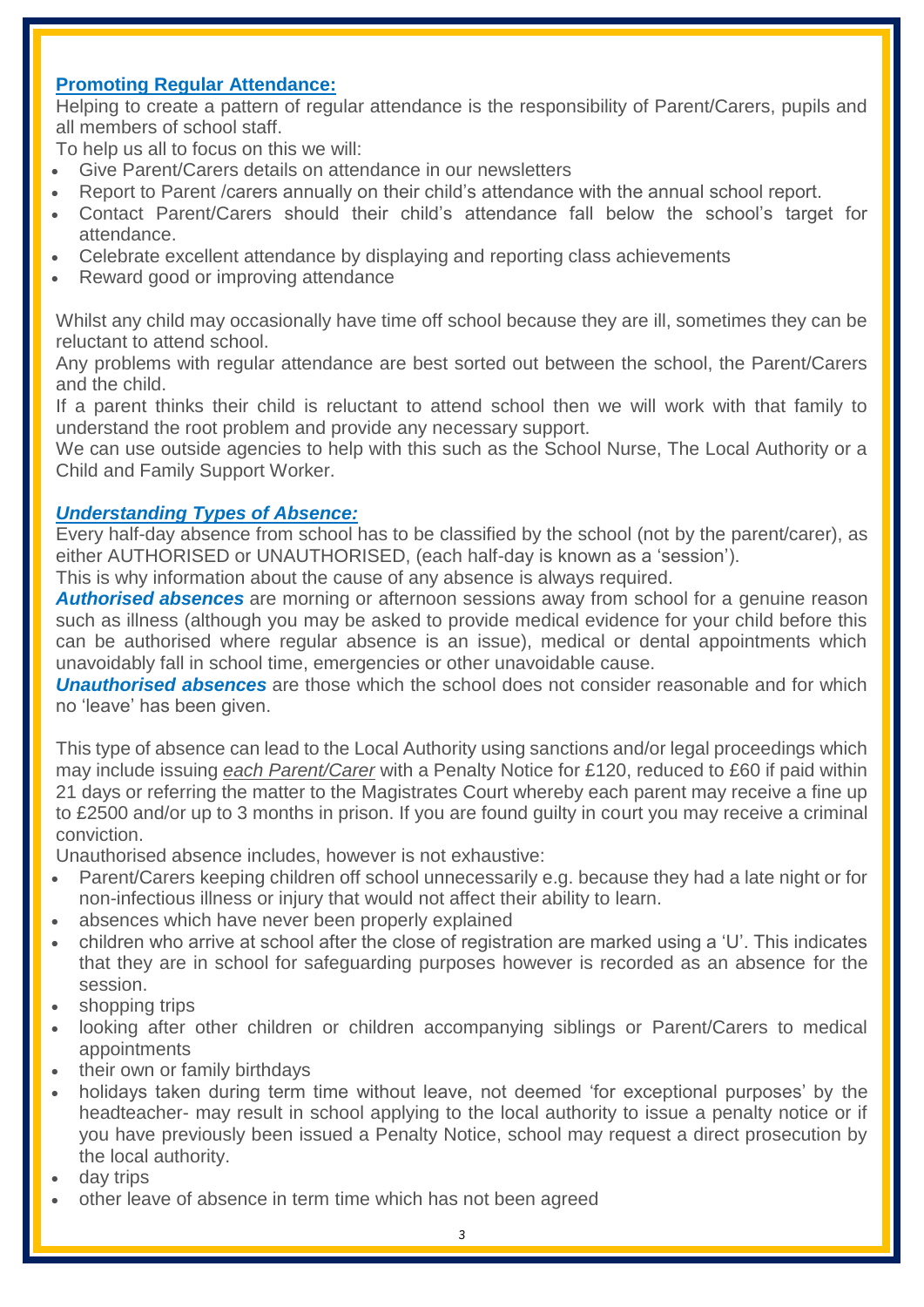#### *School Attendance and the Law:*

By law all children of compulsory school age must receive an appropriate full-time education. Parent/Carers have a legal duty to ensure their child attends school regularly at the school at which they are registered.

#### There is no entitlement in law for pupils to take time off during the term to go on holiday.

In addition, the Supreme Court has ruled that the definition of regular school attendance is "in accordance with the rules prescribed by the school".

The Education (Pupil Registration) (England) Regulations 2006 were amended in September 2013. All references to family holidays and extended leave have been removed. The amendments specify that headteachers may not grant any leave of absence during term time unless there are "exceptional circumstances" and they no longer have the discretion to authorise up to ten days of absence each academic year.

It is a rule of this school that a leave of absence shall not be granted in term time unless there are reasons considered to be exceptional by the headteacher, irrespective of the child's overall attendance. Only the headteacher or his/her designate (not the local authority) may authorise such a request and all applications for a leave of absence must be made in writing on the prescribed form provided by the school. Where a parent removes a child when the application for leave was refused or where no application was made to the school, the issue of a penalty notice may be issued in line with Birmingham City Council's Penalty Notice 'Code of Conduct', which governs the issuing of the Local Authority's penalty notices in relation to pupil absence.

*A Penalty Notice may be issued where there have been at least 10 consecutive sessions of unauthorised absence for the purpose of a holiday, however, due to the importance of pupils settling into school at the commencement of the school year, Penalty Notices may also be issued if there have been at least 6 consecutive sessions of unauthorised absence during the first two weeks of September due to a term-time holiday.*

#### *At Severne Primary School 'exceptional circumstances' will be interpreted as:*

The fundamental principles for defining 'exceptional' are events that are "rare, significant, unavoidable and short".

Examples of exceptional circumstances could include:

- $\triangleright$  death of parent/carer or sibling of the pupil
- $\triangleright$  life threatening or critical illness of parent or sibling of the pupil
- ➢ parent/carer recuperation and convalescence from critical illness or surgery (leave request to be made within 6 months of recovery and medical evidence required)
- $\triangleright$  leave for armed forces personnel who are prevented by operational duties to take their leave at any other time
- $\triangleright$  leave of absence already granted by a previous school or local authority (granted within the last six months and supported by documentation from the previous school)

*NOTE:* Family emergencies need careful consideration. It is not always in the best interests of the pupil nor appropriate for them to miss school for family emergencies that are being dealt with by adult family members.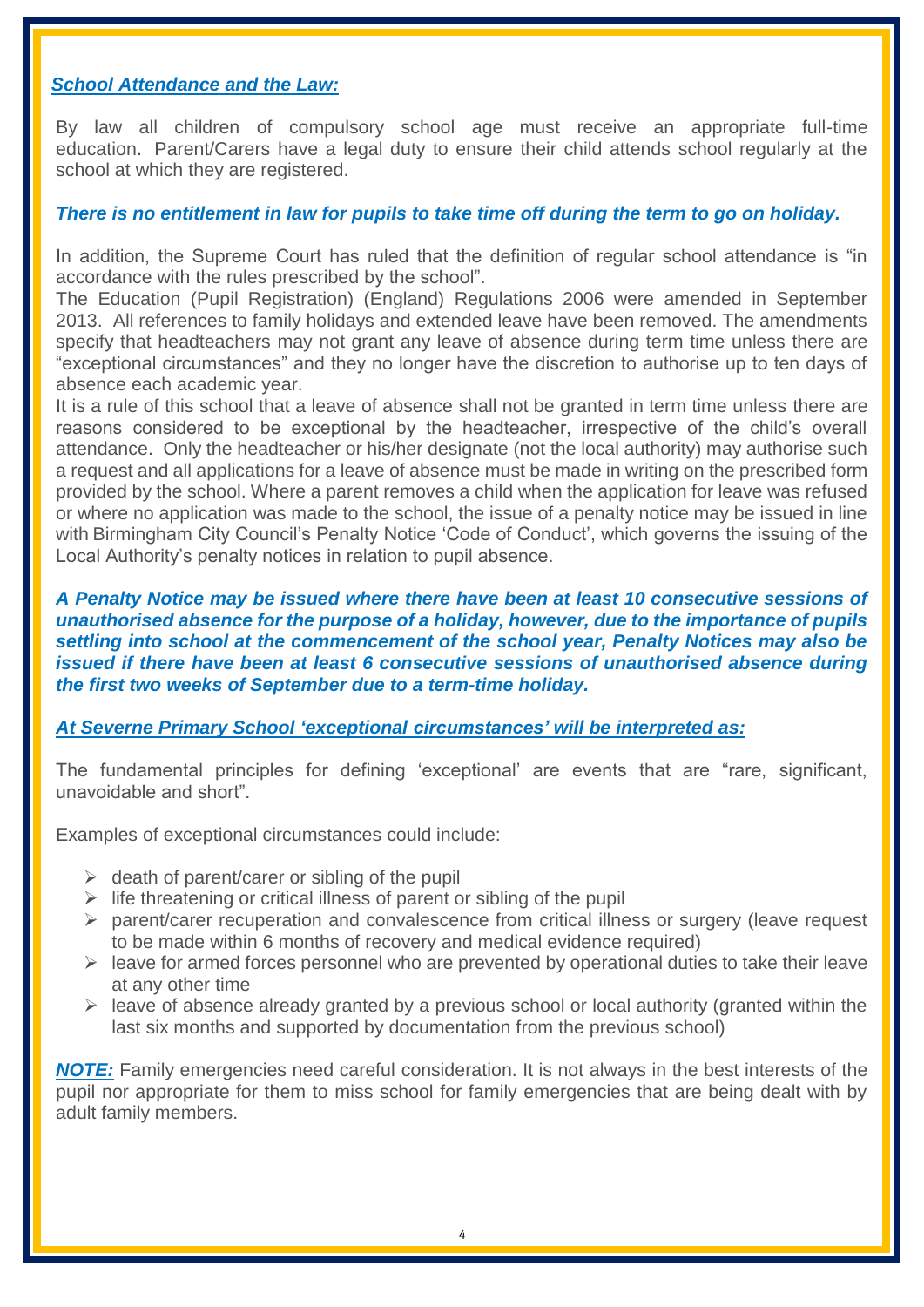## *We will not consider applications for leave during term time:*

- at any time in September. This is very important as your child needs to settle into their new class as quickly as possible.
- during assessment and test periods in the school's calendar affecting your child.
- when a pupil's attendance record already includes any level of unauthorised absence or they have already been granted authorised leave within that academic year.

*Note:* If leave of absence is authorised, the school will not provide work for children to do during their absence. Parent/Carers are however advised to read with their children and encourage them to write a diary while they are away.

#### *Persistent Absenteeism (PA)*

A pupil is defined by the Government as a **'persistent absentee'** when they miss 10% or more schooling across the school year for whatever reason. Absence at this level will cause considerable damage to any child's education and we need a parent/carer's fullest support and co-operation to tackle this.

We monitor all absence, and the reasons that are given, thoroughly. If a child is seen to have reached the PA mark or is at risk of moving towards that mark we will inform the parent/carer.

PA pupils are tracked and monitored carefully. We also combine this with academic tracking where absence affects attainment. PA pupils and their Parent/Carers may be subject to a school-based meeting and individual plans may include: allocation of additional support through the School Nurse, BCC Attendance Legal Advice, Local Authority Family Support or Social Care.

#### *Absence Procedures:*

#### *If a child is absent from school the parent/carer must follow the following procedures:*

- Contact the school on the first day of absence before *9:30 am*.
- Contact the school on every further day of absence, again before *9:30am*
- Ensure that your child returns to school as soon as possible and you provide any medical evidence if requested to support the absence.

#### *If your child is absent we will:*

- Text or telephone you on the first day of absence if we have not heard from you, this is for safeguarding purposes (however it is *your responsibility* to contact school)
- Write to you if your child's attendance is below 95% and there are merging issues or unexplained absences.
- Invite you in to school to discuss these concerns if these absences persist
- Refer the matter to the Local Authority for relevant sanctions if attendance deteriorates following the above actions

#### *First day calling:*

If we have been unable to contact Parent/Carers by telephone; we will telephone emergency contact numbers provided by you on registration at our school.

A home visit may be made in the interests of safeguarding.

A referral will be made to the Local Authority if no contact has been made with parent/carers by the 10<sup>th</sup> day of absence, at which point your child will be considered Missing from Education.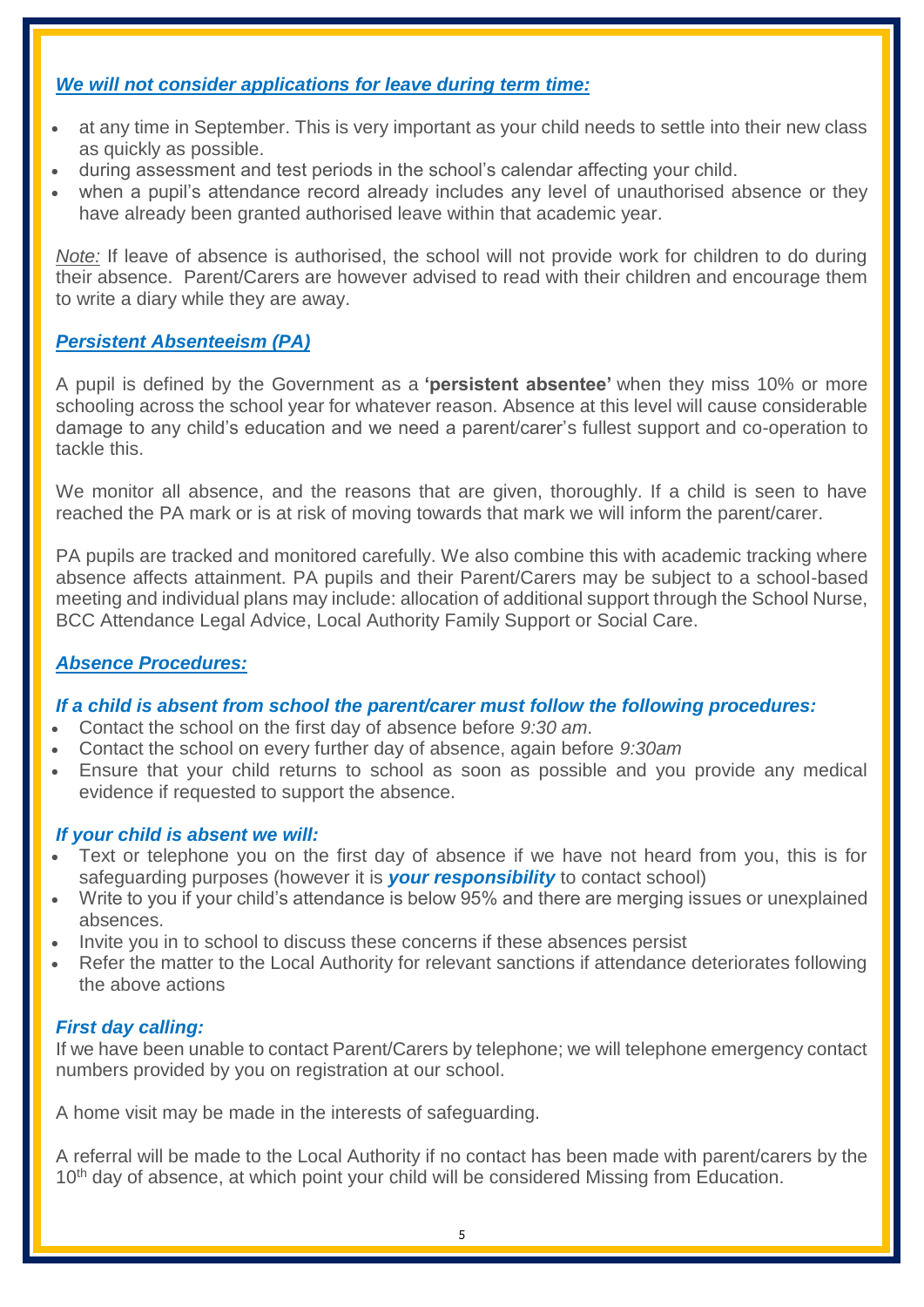*NOTE:* Parent/Carers are expected to contact school at an early stage and to work with the staff in resolving any problems together. This is nearly always successful. If difficulties cannot be sorted out in this way, the school may refer the child to the Local Authority. If attendance does not improve, legal action may be taken in the form of a Penalty Notice (see Annex A for the Birmingham City Council Code of Conduct), prosecution in the Magistrates Court or the application of an Education Supervision Order, designed to strengthen parental responsibilities and ensure improved attendance.

#### *Lateness*

Poor punctuality is not acceptable. If a child misses the start of the day they can miss work and do not spend time with their class teacher getting vital information and news for the day. Late arriving pupils also disrupt lessons, and it can be embarrassing for the child. Good time-keeping is a vital life skill which will help our children as they progress through their school life and out into the wider world.

#### *How we manage lateness:*

The school day starts at *8.30 am* when children can begin to come into school. Registers are taken at *8.40 am* and your child will receive a late mark 'L' if they are not in by that time. Children arriving after *8.40 am* are required to come in to school via the school office if accompanied by a parent or carer, the parent/carer will sign them in on our 'Inventory sign in system' and provide a reason for their lateness which is recorded. The school may send home 'late notes' in order to keep Parent/Carers and carers informed.

At *9.00am* the registers will be closed. In accordance with the Regulations, if your child arrives after that time they will receive a mark that shows them to be on site 'U', but this will **not** count as a present mark and it will mean they have an unauthorised absence. This may mean that you could face the possibility of being issued with a Penalty Notice if the problem persists.

# *Deletion from Roll:*

For any pupil leaving *Severne Primary School, other than at the end of Yr6* Parent/Carers are required to complete a 'Pupils moving from *school*' form which can be obtained from the school office. This provides school with the following information: Child's name, class, current address, date of leaving, new home address, name of new school, address of new school. This information is essential to ensure that we know and safeguard the whereabouts of all of our pupils.

It is crucial that Parent/Carers keep school updated with current addresses and contact details for key family members in case of an emergency.

Under Pupil Regulations 2006, all schools are now **legally required** to notify their Local Authority of **every new entry** to the admission register **within five days** of the pupil being enrolled. In addition to this, **every deletion** from the school register must also be notified to the Local Authority, as soon as the ground for deletion has been met in relation to that pupil, and in any event no later than the time at which the pupil's name is deleted from the register. This duty does not apply when a pupil's name is removed from the admission register at a standard transition point – when the pupil has completed the final year of education normally provided by that school.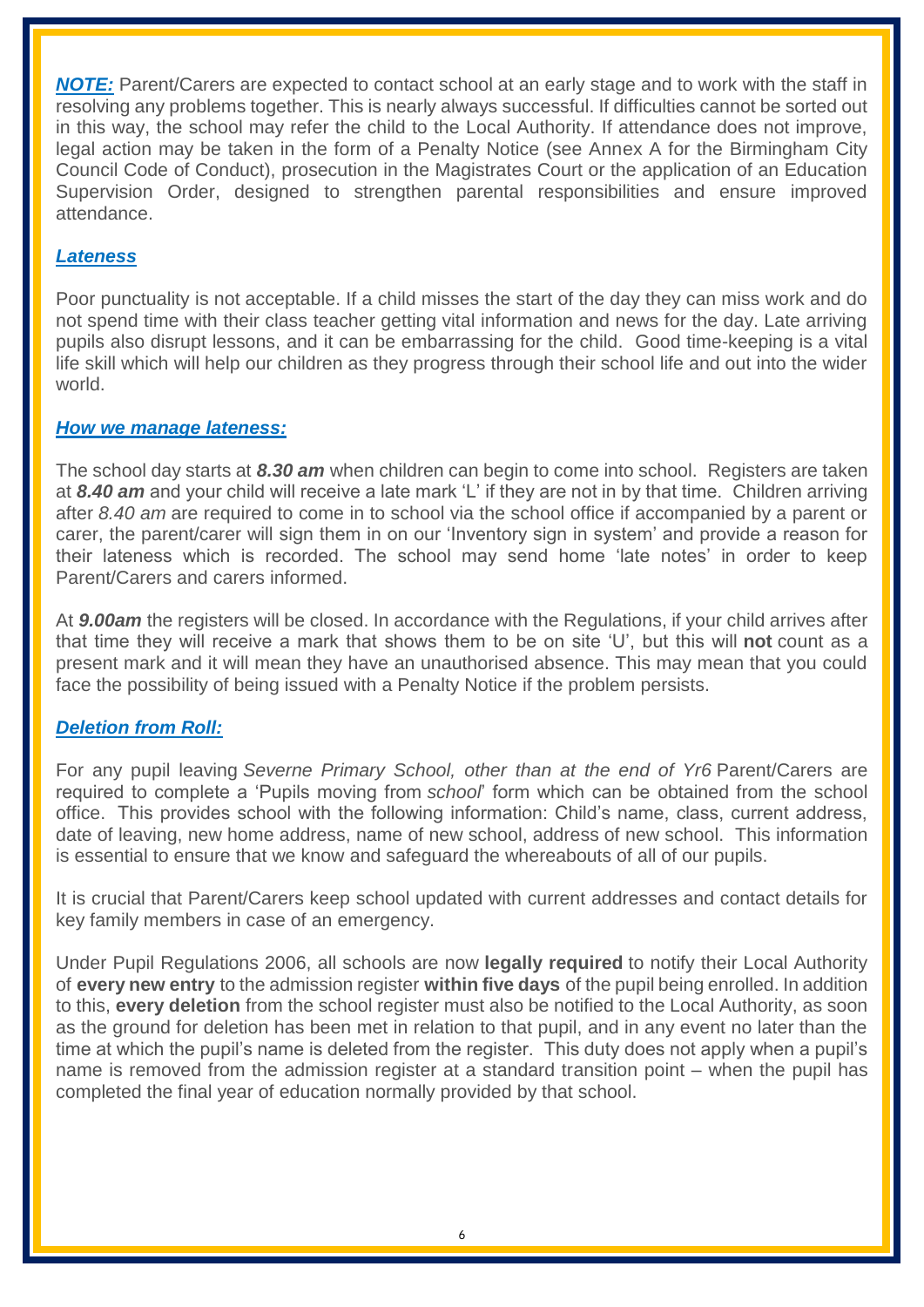**Annex A**

*Birmingham City Council Education and Skills Directorate*

*Penalty Notice – Code of Conduct*

This document is issued in compliance with the Education (Penalty Notices) Regulation 2007 and the Education Act 1996.

# *RATIONALE:*

Section 7 of the Education Act 1996 (the Act), states that the parent of a child of compulsory school age has a legal duty to ensure that they receive an efficient full-time education suitable to their child's age, ability, aptitude and any special educational needs. Therefore, in order to ensure that parents comply with this duty, and to ensure that children and young people are able to maximise the opportunities available to them via regular attendance at school, Birmingham City Council (the Local Authority) will support schools to challenge irregular school attendance using the powers outlined in this Code of Conduct.

Section 444A of the Act states that, if it is believed that a child has failed to attend school regularly and the parent is therefore guilty of an offence under section 444(1) of the Act:

- a Penalty Notice may be issued for £60, if it is paid within 21 days of receipt of the Notice;
- rising to £120, if it is paid after 21 days, but within 28 days of receipt; and
- non-payment will entitle the Local Authority to prosecute the parent for the original offence, under section 444(1) of the Act.

This Code of Conduct will govern the issuing of the above Penalty Notices for schools across Birmingham.

# *GUIDANCE AND LEGISLATION:*

Application of this Code is subject to the law, in particular: -

- 
- 
- 
- 
- The Education (Pupil Registration) (England) Regulations 2006
- The Education (Pupil Registration) (England) (Amendment) Regulations 2013

# *DEFINITIONS:*

#### Compulsory School Age:

Section 8 of the Act states that a child is of compulsory school age from the start of the school term commencing on or after their fifth birthday, until the last Friday in June of the school year in which the young person becomes sixteen years old.

- The Equality Act 2010 The Data Protection Act 1998
- The Children Act 1989 The Crime and Disorder Act 1998
- The Human Rights Act 1998 The SEND Code of Practice 2015
	- The Education Act 1996 The Anti-social Behaviour Act 2003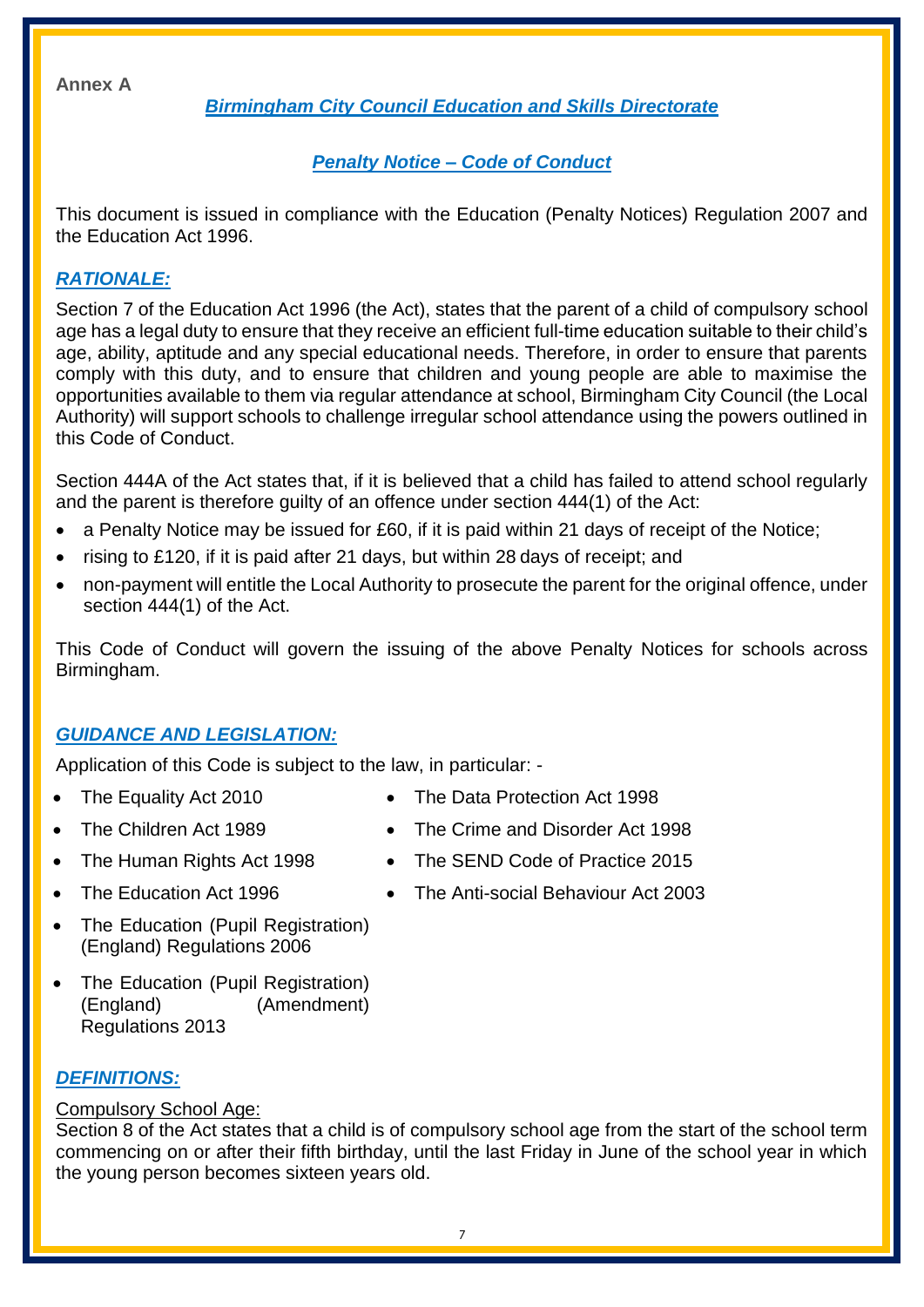#### *Leave of Absence:*

The Education (Pupil Registration) (England) Regulations 2006 prohibits the proprietor of a maintained school from granting leave of absence to a pupil, except where an application has been made in advance and the proprietor is satisfied that there are exceptional circumstances for agreeing to that application. *(Note: Department for Education guidance confirms that such requests should only be authorised in exceptional circumstances, which will not normally include family holidays. The issue of unauthorised leave of absence was also considered by the Supreme Court in the case of Isle of Wight v Platt [2017] UKSC28).*

# *Parent:*

Section 576 of the Act defines the *'parent'* of a child or young person as including:

- Both of their natural parents, whether they are or were married or not;
- Any person who, although they are not the natural parent, has parental responsibility for the child or young person, as defined in the Children Act 1989; and
- Any person who, although not the natural parent, has care of the child or young person, i.e. with whom the child lives, irrespective of the nature of their relationship with the child.

Throughout this document, references to *'parent'* means each and every person falling within this definition, whether or not those people are intentionally acting jointly or separately; the contents of this Code of Conduct does not only apply to *'parent'* in the singular.

# *CIRCUMSTANCES WHERE A PENALTY NOTICE MAY BE ISSUED*

The issuing of a Penalty Notice is considered appropriate in the following circumstances:

- **1. Attendance**: When:
	- a pupil has had a minimum of 20 sessions of unauthorised absence in the previous 12 calendar months (not to include the period of school closure due to Covid-19 from 16th March 2020 to the start of the new academic year in September 2020.)
	- a school or place of alternative educational provision has commenced the relevant local authority legal intervention process and
	- despite that process being followed by the school, there has been little improvement in the pupil's attendance.

#### **2. Unauthorised Leave in Term Time:** When:

- a pupil has been taken on an unauthorised "leave of absence" from school or a place of alternative educational provision for minimum of 20 continuous sessions, or;
- a pupil has had a minimum of 12 sessions of unauthorised absence in the previous 12 calendar months (this can be a mixture of O, G and U codes, not to include the period of school closure due to Covid-19 from 16th March 2020 to the start of the new academic year in September 2020) and has then been taken on an unauthorised leave of absence from school or a place of alternative provision for a minimum 8 sessions (G codes); and
- the school or place of alternative educational provision have followed the relevant local authority legal intervention process, a penalty notice may be issued.

#### **3. Excluded Child in a Public Place:** When:

a child of compulsory school age is excluded on disciplinary grounds, the parent of that child, provided they have been served with Notice under Section 104 of the act, must ensure that the child is not present in a public place during school hours during the first five days of that exclusion without reasonable justification. Where parents fail to ensure their child is not in a public place under these circumstances, a penalty notice may be issued.

*Each Parent will receive a separate Penalty Notice for each child.*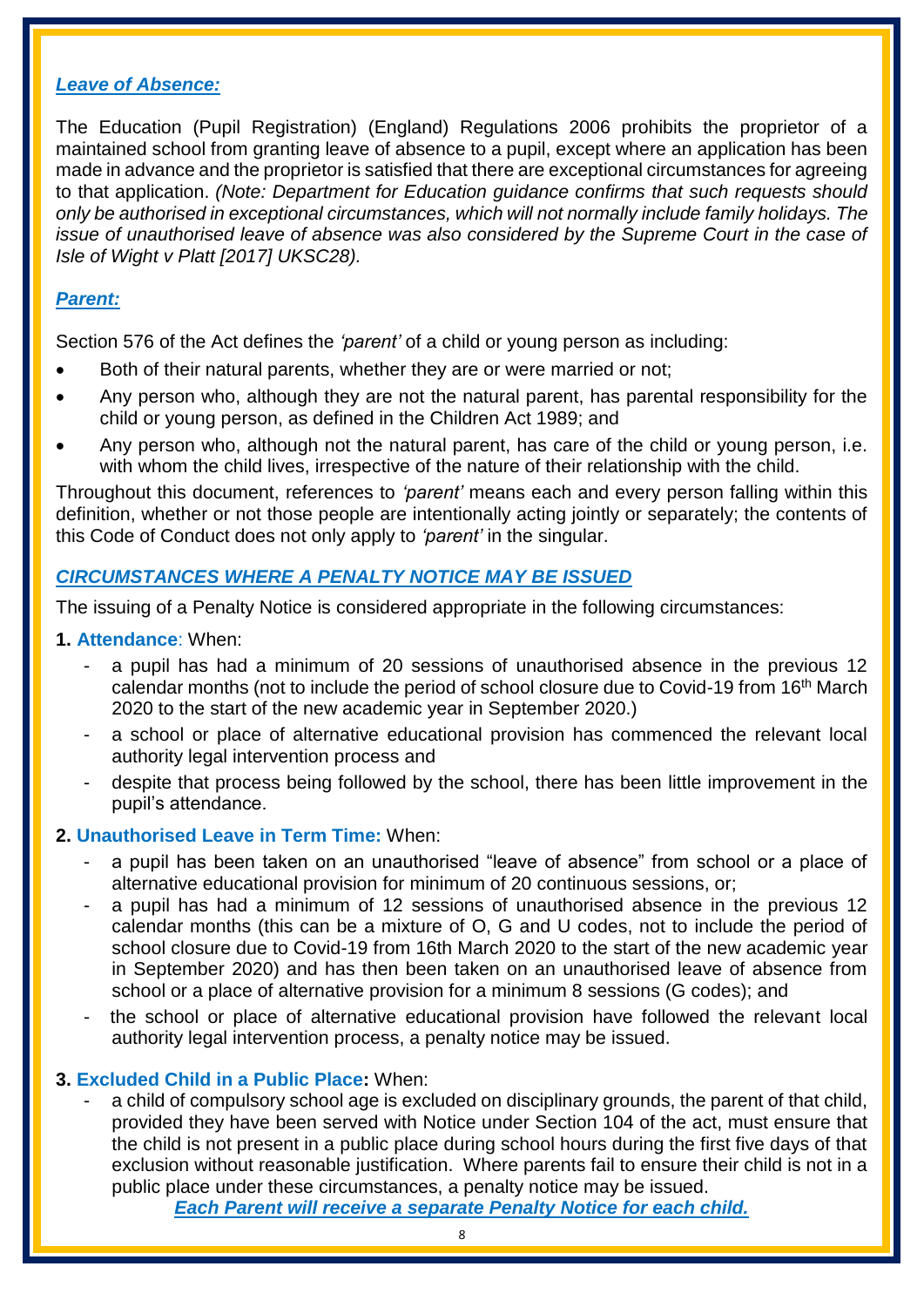# *PROCEDURE FOR ISSUING OF PENALTY NOTICES:*

- 1 The Local Authority will administer the issuing of Penalty Notices, in order to ensure the consistent application of the Code of Conduct across Birmingham and avoid duplicate Penalty Notices being issued.
- 2 The Local Authority will post Penalty Notices via first class post.
- 3 The Local Authority will record when and whether the relevant financial penalty imposed under a Penalty Notice is received.
- 4 If the financial penalty has not been paid within 28 calendar days of being issued, the Local Authority will seek to prosecute the person who has not paid under section 444(1) of the Act
- 5 Penalty Notices can only be issued to each parent of a child exhibiting the necessary levels of unauthorised absence once and, where appropriate, in respect of more than one child. If is there are further unauthorised absences in relation to the same child, the Local Authority may issue a second penalty notice. Where a third occurrence of unauthorised absence occurs, the Local Authority may prosecute the parent, under sections 444(1) or 444(1A) of the Act.
- 6 The Local Authority may, in cases of high levels of unauthorised absence including where unauthorised leave in term time of 30 school days or more has been taken, decide not to issue a Penalty Notice, but instead prosecute the parent under sections 444(1) or 444(1A) of the Act.
- 7 Penalty Notices will be issued to the parents of pupils who are attending maintained schools, academies or places of alternative provision in Birmingham, whether they are resident in the city or not. The attendance of pupils who are resident in Birmingham but attending schools or places of alternative provision in other local authorities' areas (except where those places are commissioned by Birmingham City Council) will be the responsibility of those local authorities.

# *Procedures for Withdrawing Penalty Notices:*

A Penalty Notice may be withdrawn by the Local Authority in any case in which the Local Authority determines that:

- a) It ought not to have been issued; or
- b) It ought not to have been issued to the person named as the recipient.

Where a Penalty Notice has been withdrawn in accordance with the above:

- a 'Letter of Withdrawal' shall be given to the recipient:
- any financial penalty paid to clear that Penalty Notice shall be repaid to the person who paid it; and
- no prosecution under sections 444(1) or 444(1A) of the Act shall be continued or begun in connection with the same unauthorised absence period, against the recipient of the Notice of the **Withdrawal**